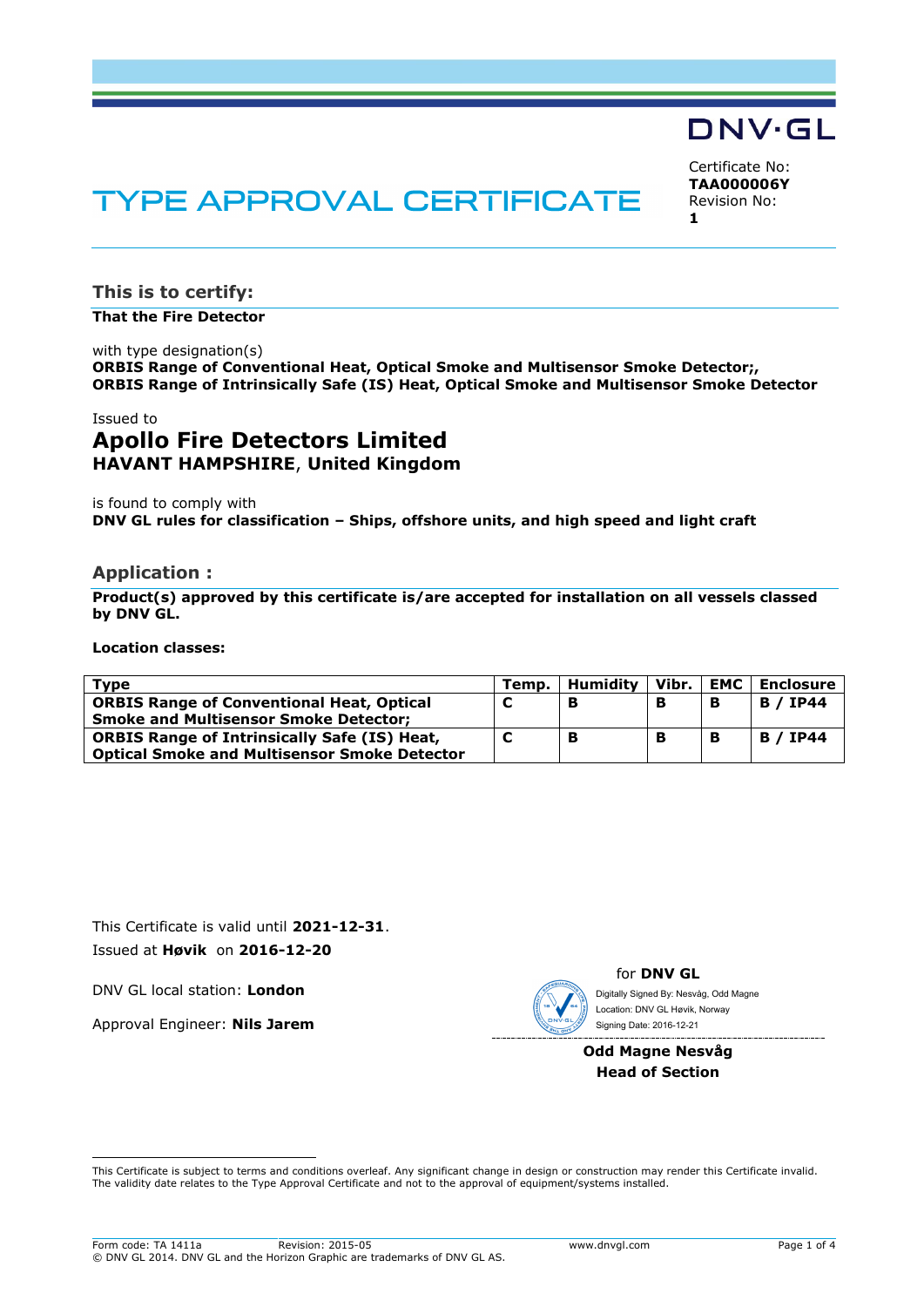Job Id: **262.1-006901-10** Certificate No: **TAA000006Y** Revision No: **1**

#### **Product description**

Type approval of ORBIS and ORBIS Intrinsically Safe Ranges of Fire Detectors covers the following Part Numbers:

| <b>Part Number</b><br><b>Orbis Bases</b> | <b>Description</b>                                                                                                |
|------------------------------------------|-------------------------------------------------------------------------------------------------------------------|
| ORB-MB-00001-MAR                         | <b>TimeSaver Base</b>                                                                                             |
| ORB-RB-40004-MAR                         | TimeSaver Relay Base                                                                                              |
|                                          |                                                                                                                   |
| <b>Orbis IS Bases</b>                    |                                                                                                                   |
| ORB-MB-50018-APO                         | <b>IS TimeSaver Base</b>                                                                                          |
| ORB-BA-50008-APO                         | IS Base Adaptor (in conjuction with 45681-207 base)                                                               |
|                                          |                                                                                                                   |
| <b>Orbis Heat Detectors</b>              |                                                                                                                   |
| ORB-HT-41001-MAR                         | Class A1R Heat detector with SensAlert and FasTest                                                                |
| ORB-HT-41002-MAR                         | Class A2S Heat detector with SensAlert and FasTest                                                                |
| ORB-HT-41003-MAR                         | Class BR Heat detector with SensAlert and FasTest                                                                 |
| ORB-HT-41004-MAR                         | Class BS Heat detector with SensAlert and FasTest                                                                 |
| ORB-HT-41005-MAR                         | Class CR Heat detector with SensAlert and FasTest                                                                 |
| ORB-HT-41006-MAR                         | Class CS Heat detector with SensAlert and FasTest                                                                 |
| ORB-HT-41013-MAR                         | Class A1R Heat detector with SensAlert and FasTest and Flashing LED                                               |
| ORB-HT-41014-MAR                         | Class A2S Heat detector with SensAlert and FasTest and Flashing LED                                               |
| ORB-HT-41015-MAR                         | Class BR Heat detector with SensAlert and FasTest and Flashing LED                                                |
| ORB-HT-41016-MAR                         | Class BS Heat detector with SensAlert and FasTest and Flashing LED                                                |
| ORB-HT-41017-MAR                         | Class CR Heat detector with SensAlert and FasTest and Flashing LED                                                |
| ORB-HT-41018-MAR                         | Class CS Heat detector with SensAlert and FasTest and Flashing LED                                                |
|                                          |                                                                                                                   |
| <b>Orbis IS Heat Detectors</b>           |                                                                                                                   |
| ORB-HT-51145-APO                         | Class A1R Heat detector with SensAlert & FasTest                                                                  |
| ORB-HT-51146-APO                         | Class A1R Heat detector with SensAlert, FasTest & Flashing LED                                                    |
| ORB-HT-51157-APO                         | Class A1S Heat detector with SensAlert & FasTest                                                                  |
| ORB-HT-51158-APO                         | Class A1S Heat detector with SensAlert, FasTest & Flashing LED                                                    |
| ORB-HT-51147-APO                         | Class A2S Heat detector with SensAlert & FasTest                                                                  |
| ORB-HT-51148-APO<br>ORB-HT-51149-APO     | Class A2S Heat detector with SensAlert, FasTest & Flashing LED<br>Class BR Heat detector with SensAlert & FasTest |
| ORB-HT-51150-APO                         | Class BR Heat detector with SensAlert, FasTest & Flashing LED                                                     |
| ORB-HT-51151-APO                         | Class BS Heat detector with SensAlert & FasTest                                                                   |
| ORB-HT-51152-APO                         | Class BS Heat detector with SensAlert, FasTest & Flashing LED                                                     |
| ORB-HT-51153-APO                         | Class CR Heat detector with SensAlert & FasTest                                                                   |
| ORB-HT-51154-APO                         | Class CR Heat detector with SensAlert, FasTest & Flashing LED                                                     |
| ORB-HT-51155-APO                         | Class CS Heat detector with SensAlert & FasTest                                                                   |
| ORB-HT-51156-APO                         | Class CS Heat detector with SensAlert, FasTest & Flashing LED                                                     |
|                                          |                                                                                                                   |
| <b>Orbis Optical Detectors</b>           |                                                                                                                   |
| ORB-OP-42001-MAR                         | Optical smoke detector with SensAlert, FasTest and DirtAlert                                                      |
| ORB-OP-42003-MAR                         | Optical smoke detector with SensAlert, FasTest and DirtAlert and Flashing LED                                     |
|                                          |                                                                                                                   |
| <b>Orbis IS Optical Detectors</b>        |                                                                                                                   |
| ORB-OP-52027-APO                         | Optical smoke detector with SensAlert, FasTest and DirtAlert                                                      |
| ORB-OP-52028-APO                         | Optical smoke detector with Flashing LED, SensAlert, FasTest and DirtAlert                                        |
|                                          |                                                                                                                   |
| <b>Multsensor Smoke Detectors</b>        |                                                                                                                   |
| ORB-OH-43001-MAR                         | Multisensor smoke detector with SensAlert, FasTtest and DirtAlert                                                 |
| ORB-OH-43003-MAR                         | Multisensor smoke detector with SensAlert, FasTest and DirtAlert and Flashing                                     |
|                                          | LED                                                                                                               |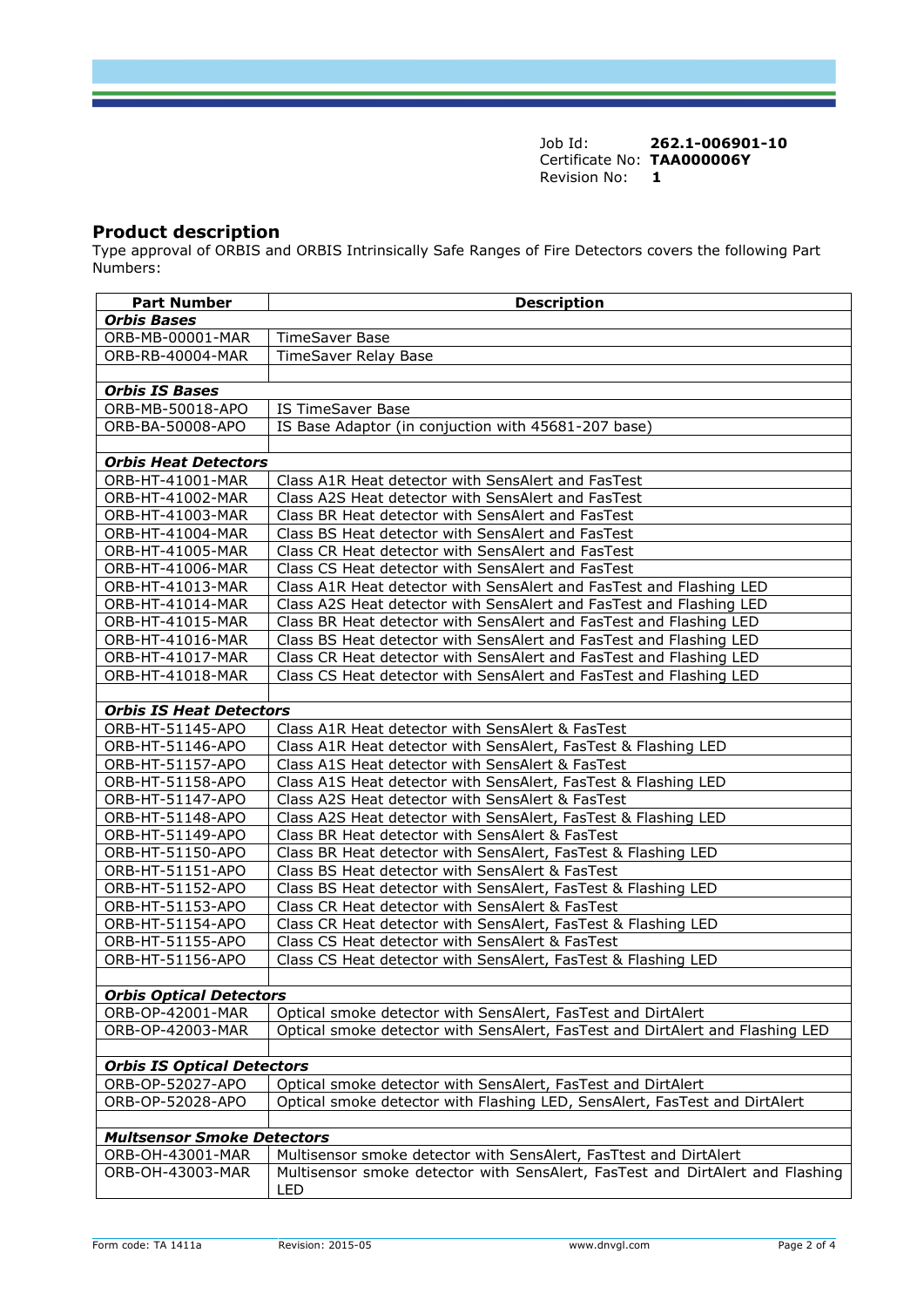Job Id: **262.1-006901-10** Certificate No: **TAA000006Y** Revision No: **1**

| <b>Part Number</b>                | <b>Description</b>                                                             |
|-----------------------------------|--------------------------------------------------------------------------------|
| <b>Multsensor Smoke Detectors</b> |                                                                                |
| ORB-OH-53027-APO                  | Multisensor smoke detector with SensAlert, FasTest and DirtAlert               |
| ORB-OH-53028-APO                  | Multisensor smoke detector with Flashing LED, SensAlert, FasTest and DirtAlert |

#### **Application/Limitation**

The Type Approval covers hardware listed under Product description. When the hardware is used in applications to be classed by DNV GL, documentation for the actual application is to be submitted for approval by the manufacturer of the application system in each case. Reference is made to DNV GL rules for classification of ships Pt.4 Ch.9 Control and monitoring systems.

System application and location of detectors are to be in accordance with relevant parts of the Rules.

Ex installations to be approved in each case according to the Rules and Ex-Certification**/** Special Condition for Safe Use listed in valid Ex-certificate issued by a notified/recognized Certification Body.

Ex-certification is not covered by this certificate and the following paragraph, which is for information only, is based on information received from the manufacturer, but not verified by DNV GL.

| Information on Ex-Certification received from manufacturer – Not verified by DNV GL |                                                                                                                            |                     |
|-------------------------------------------------------------------------------------|----------------------------------------------------------------------------------------------------------------------------|---------------------|
| Eauipment                                                                           | Certified                                                                                                                  | Certificate No.     |
| <b>ORBIS IS Series Fire</b><br><b>Detectors</b>                                     | $\sqrt{\xi_{\mathsf{X}}}$ II 1 G Exia IIC<br>T4 (-40°C ≤ Ta ≤ +60°C)/<br>T5 (-40 <sup>o</sup> C ≤ Ta ≤ +40 <sup>o</sup> C) | Baseefa 06ATEX0007X |

#### **Type Approval documentation**

| <b>Documentation</b>            | <b>Documentation Reference Number</b>                    |
|---------------------------------|----------------------------------------------------------|
| <b>Product Guide</b>            | PP2147 2010/issue 4                                      |
| <b>Specification Data sheet</b> | 48000-15-issue 10, 48000-001-issue 12, 48000-13-issue 10 |
| Circuit diagr.                  | 100-OH-00003-issue 3, 100-OH-00004-issue 3,              |
|                                 | 100-HT-00001-issue 1, 100-HT-00002-issue 2               |
|                                 | 200-EA-00003-issue 4, 200-EA-00004, issue 4,             |
| PCB Assy. drwg./Parts List      | 200-HT-00001-issue 2, 200-HT-00002-issue 3               |
| Assy. drwg./Parts List          | 400-OH-00003-issue 6, 400-OH-00004-issue 5,              |
|                                 | 400-HT-00001-issue 2, 400-HT-00002-issue 2,              |
|                                 | 400-OP-00005-issue 5, 400-OP-00006-issue 4,              |
|                                 | 300-MA-00003, issue 6                                    |
|                                 | 38531-903-issue 6, 38531-909-issue 1, 38531-911-issue 3, |
|                                 | 38531-902 Rev.8, 38531-969 Rev.4                         |
| <b>BRE Global Test Report</b>   | P101167-1001-issue:1, dated 2015-08-14                   |

|                                    | <b>Test Reports</b>                                 |                    |  |  |
|------------------------------------|-----------------------------------------------------|--------------------|--|--|
| <b>Detector type</b>               | <b>BRE Nos.</b>                                     | <b>Apollo Nos.</b> |  |  |
| <b>Heat Detectors</b>              | 21036, TE210363SW, 211499, 211499SW/A,<br>21499SW/B | 1884.0             |  |  |
| <b>Optical Smoke Detectors</b>     | 210362, 210362-SW, TE210362BSW                      | 1840.0             |  |  |
| <b>Multisensor Smoke Detectors</b> | 210364, TE210364SW, 211500, E211500SW               | 1841.0             |  |  |

|                                                     | <b>EC - Type Examination Certificate</b> |  |
|-----------------------------------------------------|------------------------------------------|--|
| <b>Detector type</b><br><b>Certification Number</b> |                                          |  |
| ORBIS IS Series Fire Detectors                      | Baseefa06ATEX0007X                       |  |

Type approval periodical assessment report for TAA000006Y, Southampton 2016-12-19.